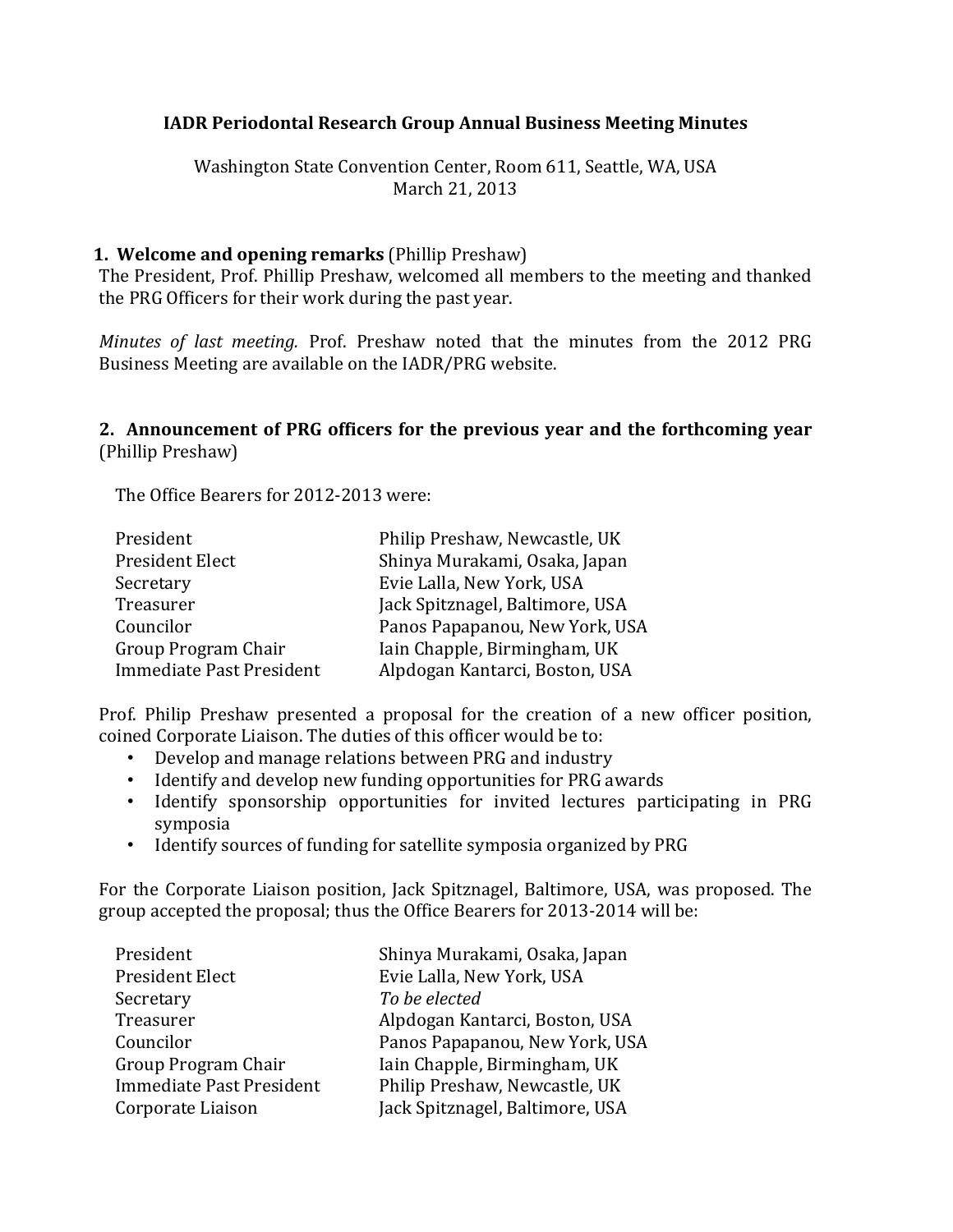The candidates for the position of Secretary – this year to be elected from the European Region – were announced:

- Peter Eickholz, Frankfurt, Germany
- Lior Shapira, Tel-Aviv, Israel
- Andreas Stavropoulos, Malmö, Sweden

All PRG members present at the Business Meeting were invited to vote for the candidate of their choice.

# **3. Presidents' report** (Philip Preshaw)

The 2013 keynote address was given by Prof. Eric Reynolds, University of Melbourne, Australia. The title of the presentation was "Assembly and Virulence of the *Porphyromonas gingivalis* Surface Layer", and was held on June 21<sup>st</sup> 2013.

The 2013 IADR Distinguished Scientist Award for Basic Research in Periodontal Disease (supported by Colgate Palmolive Co) was conferred to Prof. Shinya Murakami, Osaka University, Japan. Prof. Murakami will give the keynote address lecture during IADR 2014 in Cape Town, South Africa.

Prof. Preshaw announced proposed revisions to the PRG Constitution. There have been three prior versions of the PRG Constitution, in 1978, 1985, and 2000. The main changes in the current revision of the Constitution include:

- Simplification of membership rules
- Definition of duties and length of service of PRG officers
- Definition of the agenda items for PRG Annual Business meetings
- Definition of details for the various awards

The group accepted the proposed changes.

Finally, Prof. Preshaw announced that, going forward, South America will be included into the annual rotation of territories from which the new secretary of PRG is selected. Thus, the following rotation scheme will be in effect:

- $\cdot$  Europe (2013)
- Asia/Pacific  $(2014)$
- South America (2015)
- North America (2016)

# **4. Secretary's Report** (Evie Lalla)

The secretary, Prof. Evie Lalla presented the following summary report:

### a. PRG membership data

PRG membership data in the past 5 years was as follows: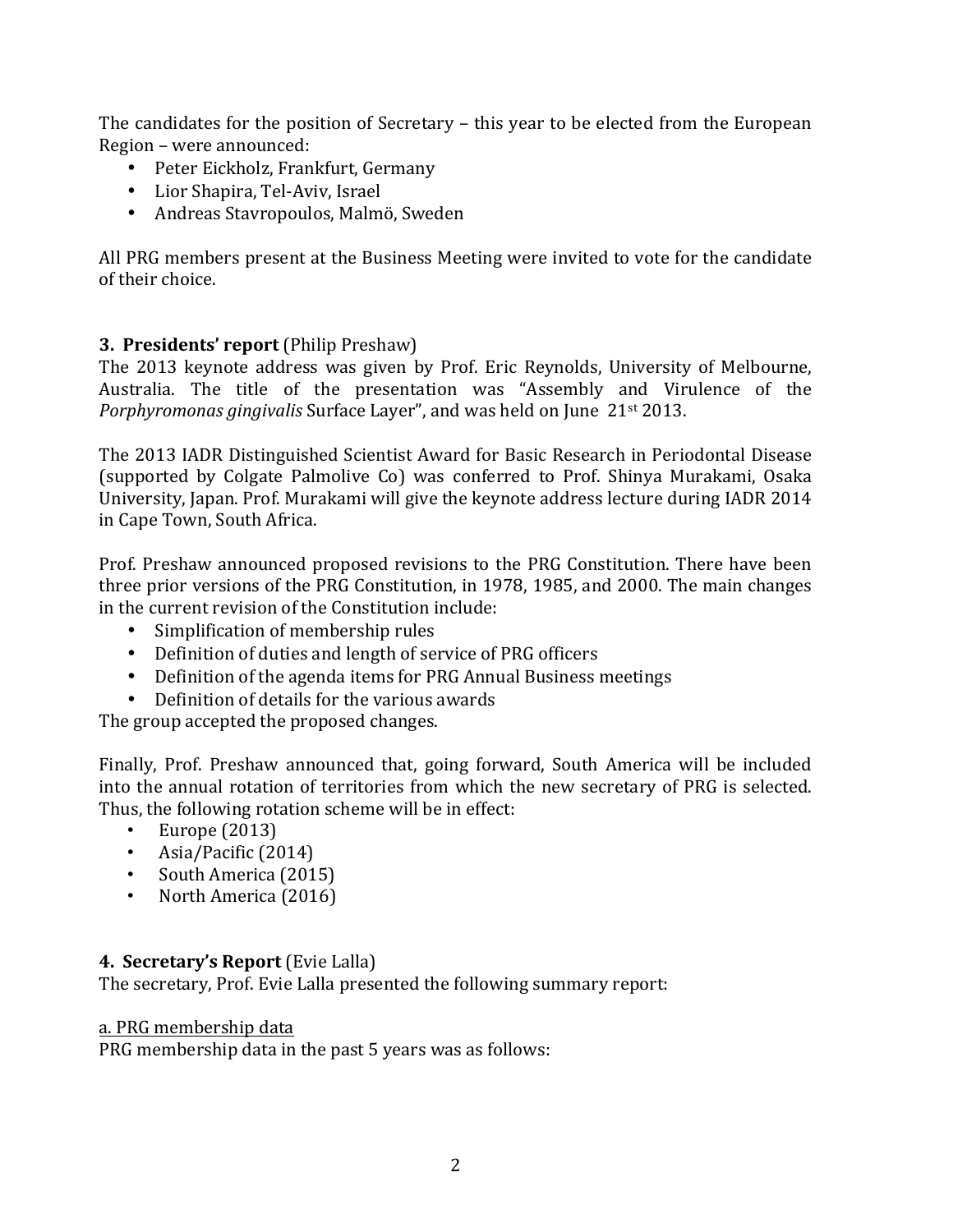|                    | 2009 | 2010 | 2011 | 2012 | 2013* |
|--------------------|------|------|------|------|-------|
| Life members       |      |      | 13   | 13   | 11    |
| Members            | 448  | 576  | 522  | 525  | 446   |
| Student<br>members | 274  | 256  | 387  | 551  | 356   |
| <b>TOTAL</b>       | 726  | 837  | 922  | 1089 | 813   |

\* as of March 2013

#### b. Educational offers organized by the PRG

There were 5 Lunch and Learn sessions in 2013. Prof. Lalla gratefully acknowledged the contribution of all presenters.

a. Periodontal therapy and glycemic control in diabetes: what is the evidence? Steve P. Engebretson, *New York, NY, USA* 

b. Molecular dissection of the periodontal ligament: transcriptome approaches for periodontal ligament research Satoru Yamada, *Osaka, Japan*

c. Epigenetic regulation of gene expression in periodontal diseases Silvana P. Barros, *Chapel Hill, NC, USA* 

d. Neutrophil defensins: Less (the good), more (the bad), and much more (the ugly) Ulvi Kahraman Gürsoy, *Turku, Finland*

e. Th17 pathways in mucosal surveillance and inflammation Niki Moutsopoulos, Bethesda, MD, USA

### **5. GPC report** (Ian Chapple)

The Group Program Chair, Prof. Iain Chapple, presented the following summary report:

a. In 2013, two symposia were sponsored or co-sponsored by the PRG.

*Periodontal diseases: what have we learnt from OMICS research?* Organizers: Philip Preshaw (UK), Purnima Kumar (USA) (co-sponsored by Microbiology/Immunology Group) - March 20, 2013

Speakers I Frias-Lopez, The Forsyth Institute (USA) W. Giannobile, University of Michigan (USA) P. Kumar, Ohio State University (USA) W.G. Wade, King's College (UK)

*Defining and interpreting outcomes in periodontal clinical trials*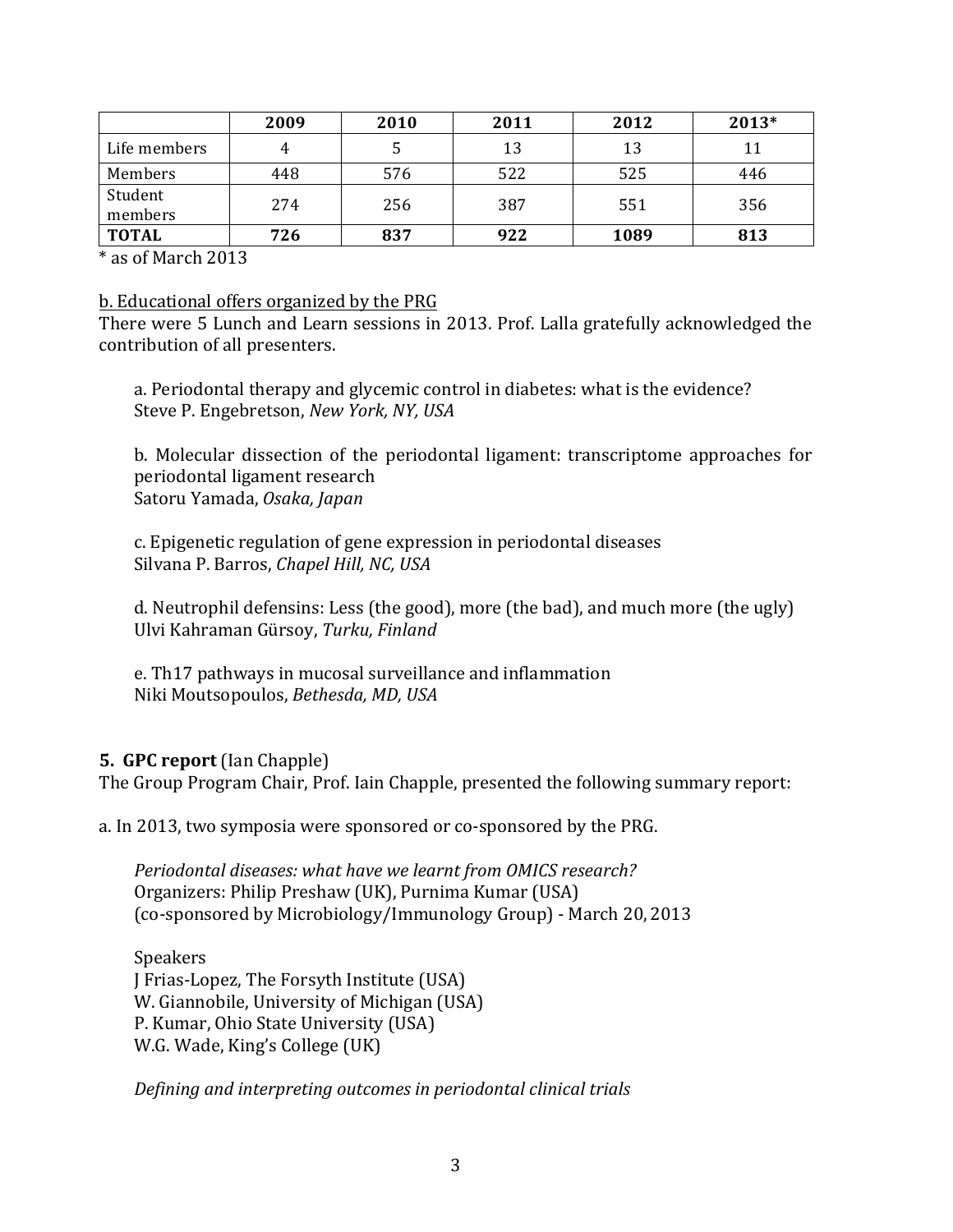Organizers: Philip Preshaw (UK), Andrea Monbelli (Switzerland) - March 21, 2013

Speakers P. Hujoel, University of Washington (USA) R.P. Teles, The Forsyth Institute (USA) A. Mombelli, University of Geneva (Switzerland) A. Sculean, University of Bern (Switzerland)

b. Prof. Chapple thanked the following subject area GPCs and reviewers for their invaluable contribution to the challenging task of reviewing all abstracts submitted to the PRG:

*Group* Program *Chairs (by subject area)* 

| <b>Thomas Dietrich</b> | Diagnosis/Epidemiology |
|------------------------|------------------------|
| <b>Philip Preshaw</b>  | Pathogenesis           |
| Ricardo Teles          | Therapy                |

### *Abstract Reviewers (by subject area)*

| Thomas Kocher            | Diagnosis/Epidemiology |
|--------------------------|------------------------|
| Kazuhisa Yamazaki        | Diagnosis/Epidemiology |
| Nagihan Bostanci         | Diagnosis/Epidemiology |
| <b>Anders Gustafsson</b> | Pathogenesis           |
| <b>Flavia Teles</b>      | Pathogenesis           |
| George Belibasakis       | Pathogenesis           |
| <b>Hatice Hasturk</b>    | Therapy                |
| <b>Hector Rios</b>       | Therapy                |
| Cristina Villar          | Therapy                |
|                          |                        |

Details of abstract numbers regarding the 2013 Annual Meeting are shown in the following table:

|                    | <b>Submitted</b> | Rejected   | Oral     | <b>Poster</b> |
|--------------------|------------------|------------|----------|---------------|
| Diagnosis/         | 89               | $0(0\%)$   | 18 (20%) | 71 (80%)      |
| Epidemiology       |                  |            |          |               |
| Pathogenesis       | 142              | $3(2.1\%)$ | 35 (25%) | 104 (73%)     |
| Therapy            | 122              | 3(2.5%)    | 29 (24%) | 90 (74%)      |
| <b>PRG</b> totals  | 353              | 6(1.7%)    | 82 (23%) | 265 (75%)     |
| <b>IADR</b> totals | 4429             | 4.3%       | 22%      | 73%           |

### **6. Treasurer's Report** (Jack Spitznagel)

The Treasurer, Dr. Spitznagel, delivered a summary of the financial status of the PRG. Annual dues are currently \$20 per member. As of the last annual report  $(12/31/11)$  the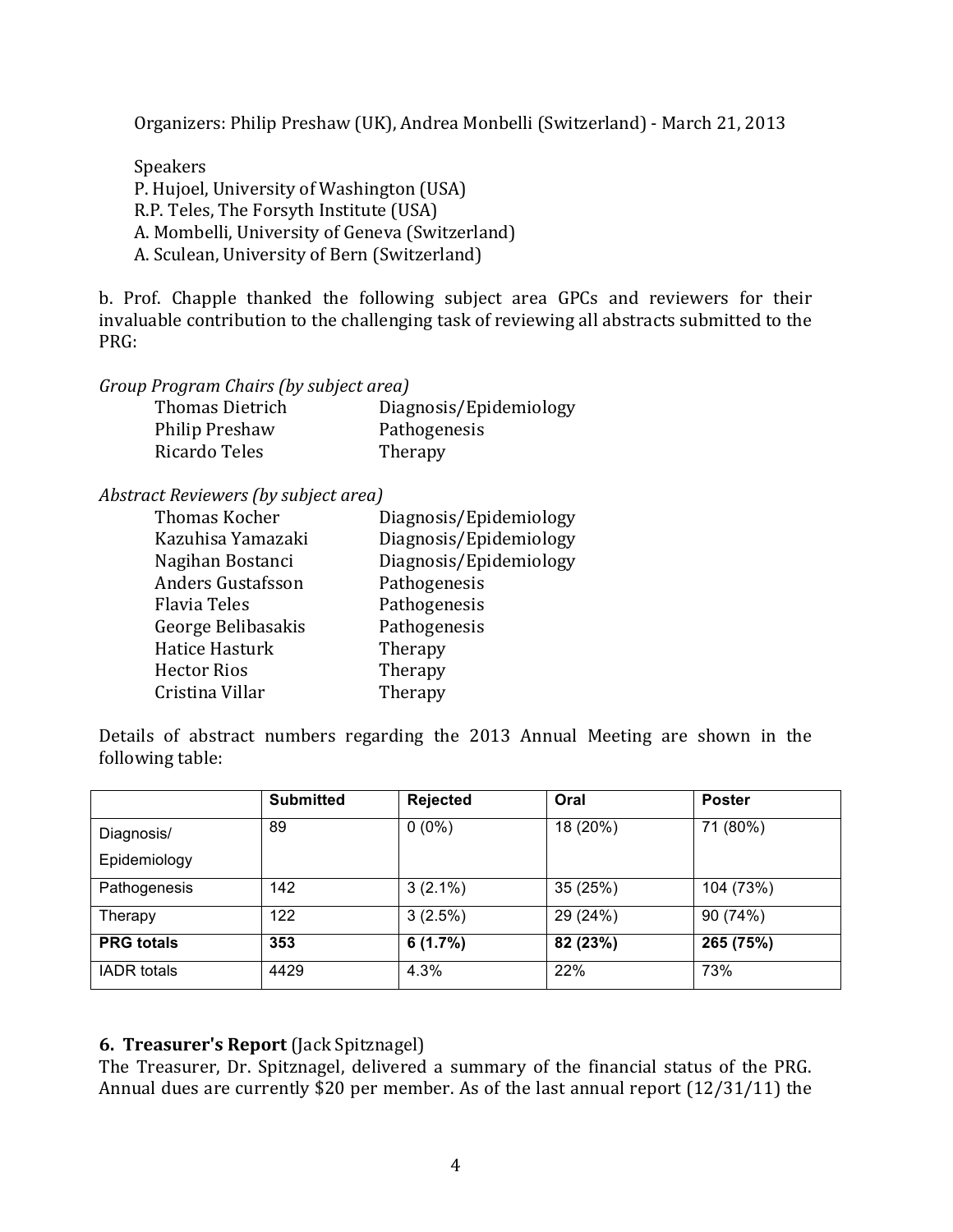balance in the account was  $$15,856.29$  The current balance, as of  $28/02/13$ , was \$17,183.94

|                                                    | <b>2013 MEETING FINANCIAL REPORT</b> |             |
|----------------------------------------------------|--------------------------------------|-------------|
|                                                    | <b>Periodontal Research Group</b>    |             |
|                                                    | U.S. Fed ID# 52-1608852              |             |
|                                                    |                                      |             |
|                                                    |                                      |             |
| Amount of annual dues per member                   |                                      | \$20.00     |
|                                                    |                                      |             |
| Fund balance as of last annual report (12/31/11)   |                                      | \$15,856.29 |
|                                                    |                                      |             |
| <b>Income</b>                                      |                                      |             |
| <b>Dues</b>                                        | \$5,591.00                           |             |
| Contribtutions and Grants (List separately)1       | \$4,980.00                           |             |
| Other (List separately)2                           | \$2,100.00                           |             |
|                                                    |                                      |             |
| <b>Total Income</b>                                |                                      | \$12,671.00 |
|                                                    |                                      |             |
|                                                    |                                      |             |
| <b>Expenditures</b>                                |                                      |             |
| Grants, Awards, & Fellowships to Organizations and |                                      |             |
| Individuals outside of the US (List recipients)5   | 5,500.00                             |             |
| Conferences, Conventions, Meetings, and Receptions | \$5,436.92                           |             |
| <b>Bank Charges</b>                                | \$80.00                              |             |
| Plaques                                            | \$326.43                             |             |
|                                                    |                                      |             |
| <b>Total Expenditures</b>                          |                                      | \$11,343.35 |
|                                                    |                                      |             |
| Current fund balance as of 02/28/13                |                                      | \$17.183.94 |

**7. Councilor's report** (Alp Kantarci, on behalf of Panos Papapanou)

Prof. Kantarci offered a report on issues discussed at the IADR & AADR Councilors' meetings. He informed members that four new IADR Scientific Groups were established:

- Clinical and Translational Science
- Global Oral Health Inequalities Research
- Pediatric Oral Health Research
- Stem Cell Biology

In addition, two new sections were established: the Lebanese and the Tunisian section.

Overall, IADR Membership has grown and the biggest growth is observed in Latin America. A new membership category, coined Affiliate Member, with slightly reduced member benefits compared to the standard Membership was established. Last year's meeting in Iguacu Falls, Brazil was among the biggest in IADR history, with more than 4,500 attendees and over 3,000 presentations. The increase in membership and the large attendance last year contributed to a healthy financial status for the IADR.

For the first time, a new pre-congress symposium, the IADR Academy, was held a day prior to the General Session. It was organized by the Center for Global Oral Health, University of Washington and was aiming at junior faculty and young investigators with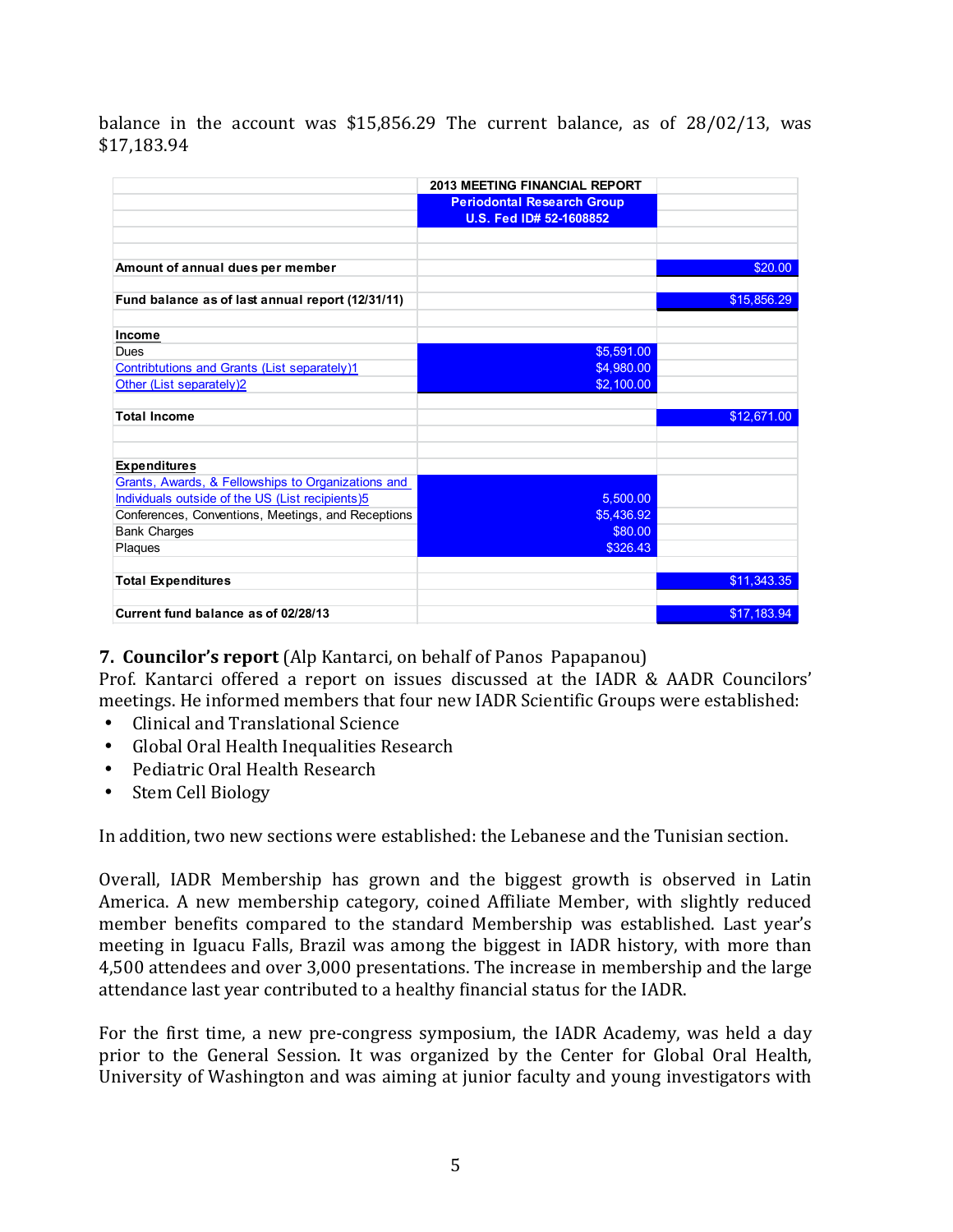some previous experience in clinical research. The symposium was interactive and some advanced and/or specialized clinical research methodology topics were addressed.

The existence of a Mentoring Program, as part of the IADR Regional Development Program that aims to encourage a sustainable research infrastructure in developing regions was mentioned. This Program provides support for established scientists to work on site with students/developing researchers for various periods of time.

Prof. Kantarci informed the group about the IADR-GOHIRA (Global Oral Health Inequalities Research Agenda) initiative, with the key objective to articulate a research agenda to generate the evidence for a strategy that, if properly implemented, will reduce inequalities in oral health within a generation. GOHIRA had been presented in an editorial in the *Journal of Dental Research* by Sgan-Cohen et al. (2013) and the Periodontal Disease Task Group Chair is Dr. Li Jian Jin, Hong Kong. Further, Prof. Kantarci informed the group briefly about the IADR – FDI collaboration.

The *Journal of Dental Research* continues to hold the #1 Eigen Factor Score in its category, according to the 2012 Scientific Impact Factor rankings. It increased its two-year Scientific Impact Factor (SIF) from 3.486 to 3.826, and also increased its ranking to  $#2$ among 82 journals published in the "Dentistry, Oral Surgery & Medicine" category. A special Issue on Clinical Research in Implant Dentistry is planned, and the deadline for manuscript submission is June 11, 2013.

From the AADR Council meeting it was reported that there are efforts to combine ADEA and AADR. Also, that the possibilities for collaborative events between AAP and PRG, e.g. a research day/forum/session for AAP awardees in IADR/AADR, which could be expanded to include other Periodontology organizations globally, like the EFP, were discussed. Similarly, the possibilities for joint meetings with non-AADR groups, with targeted audience and focused themes (e.g. diabetes, smoking, HIV, regenerative medicine, microbiome) were discussed.

Further, at the AADR Council meeting possible initiatives for getting more engagement by educators, deans, and dental schools in  $AADR/IADR$  governance  $&$  meetings were discussed. There is a need to increase IADR membership and possibilities were discussed. The PRG sets a good example by engaging more students, adding/reaching out more geographical locations globally, and expanding the base for serving on the board.

Prof. Kantarci concluded by announcing the winners of the following awards:

- Sigmund Socransky Young Investigator Award
	- Dr. Darnell Kaigler, Jr., University of Michigan, Ann Arbor, USA
- Past Presidents' Travel Award (sponsored by Colgate-Palmolive Co) Dr. Moritz Kebschull, University of Bonn, Germany

# **8. Presentation of other awards**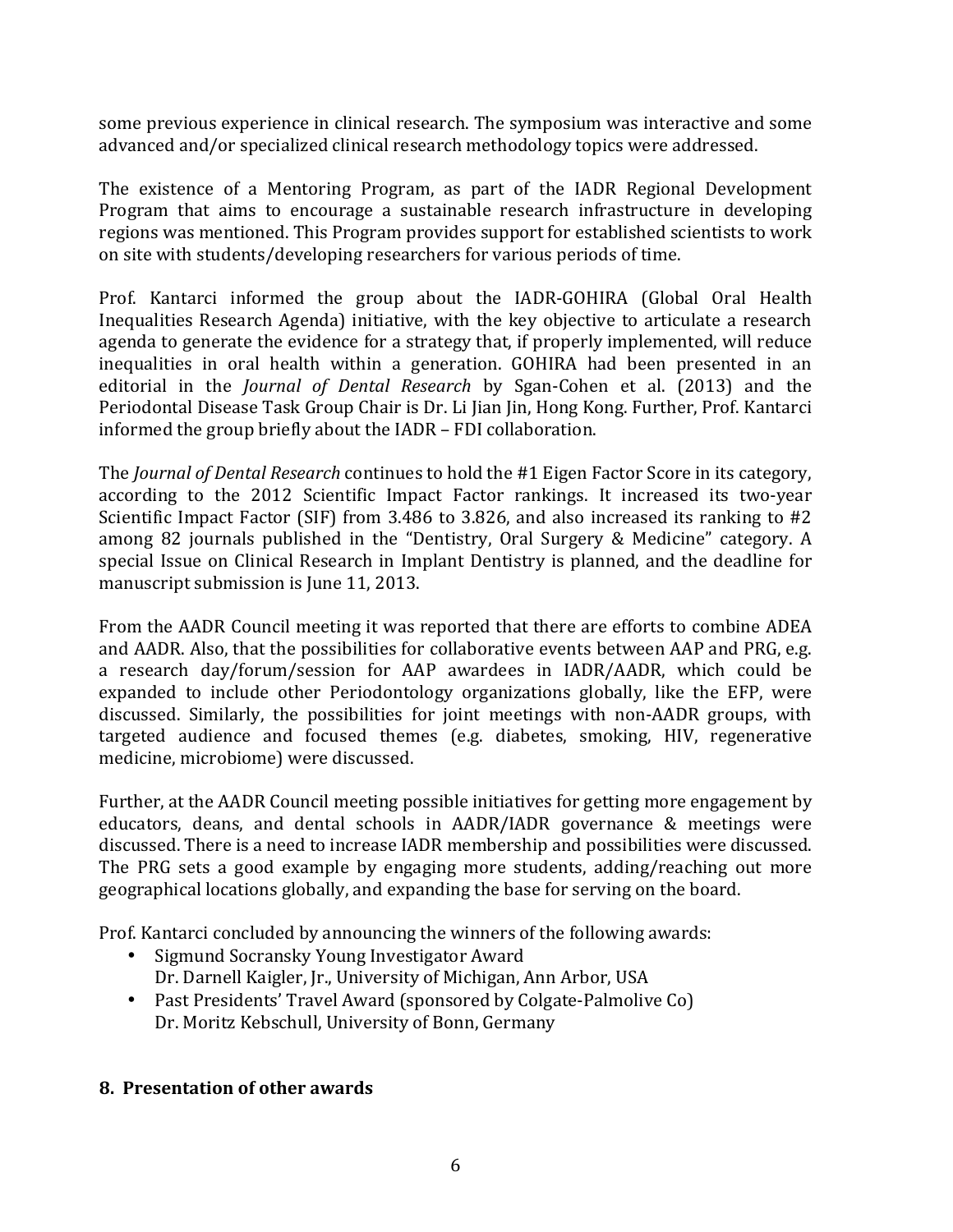Prof. Chapple announced the winner of the Philips Oral Health Care Young Investigator Research Grant, which was Dr. Mervi Gürsoy, University of Turku, Finland.

Prof. Preshaw announced the winner of the IADR/Straumann Award in Regenerative Periodontal Medicine, which was Prof. Andreas Stavropoulos, University of Malmö, Sweden.

### **9. Announcement of the results of election of new secretary (Philip Preshaw)**

The President, Prof. Preshaw, announced the results of the vote for the new secretary. Ballots had been distributed earlier in the business meeting, and all members present were asked to indicate their first preference. Ballots were collected, counted, and scrutinized by the Secretary, the President Elect, and the Immediate Past President.

Prof Preshaw announced that following the counting of all votes, Prof. Andreas Stavropoulos, University of Malmö, Sweden had been duly elected as the new secretary for 2013-2014.

# **10. New President's Address** (Shinya Murakami)

The incoming President of the PRG, Prof. Shinya Murakami, presented a recognition plaque to outgoing president Prof. Philip Preshaw.

Prof. Murakami also thanked the PRG Board and all sponsors for their support, and congratulated the award recipients and the newly elected Secretary. He stated that he is honored to become the president of the PRG and that he is looking forward to working together with the rest of the office bearers to serve the group.

### **11. Future Meetings**

| Date                 | Location                          | Meeting        |
|----------------------|-----------------------------------|----------------|
| 2013<br>June 7-9     | Hong Kong                         | IAP            |
| 2013<br>August 27-31 | Istanbul, Turkey                  | FDI            |
| 2013<br>Sep 3-4      | Nara, Japan                       | APSP           |
| 2014<br>March 19-22  | Charlotte, North Carolina,<br>USA | AADR<br>CADR   |
| 2014<br>June 25-28   | Cape Town, South Africa           | IADR           |
| 2015<br>March 11-14  | Boston, Massachusetts, USA        | IADR/AADR/CADR |
| 2015<br>June 4-6     | London, UK                        | Europerio 8    |